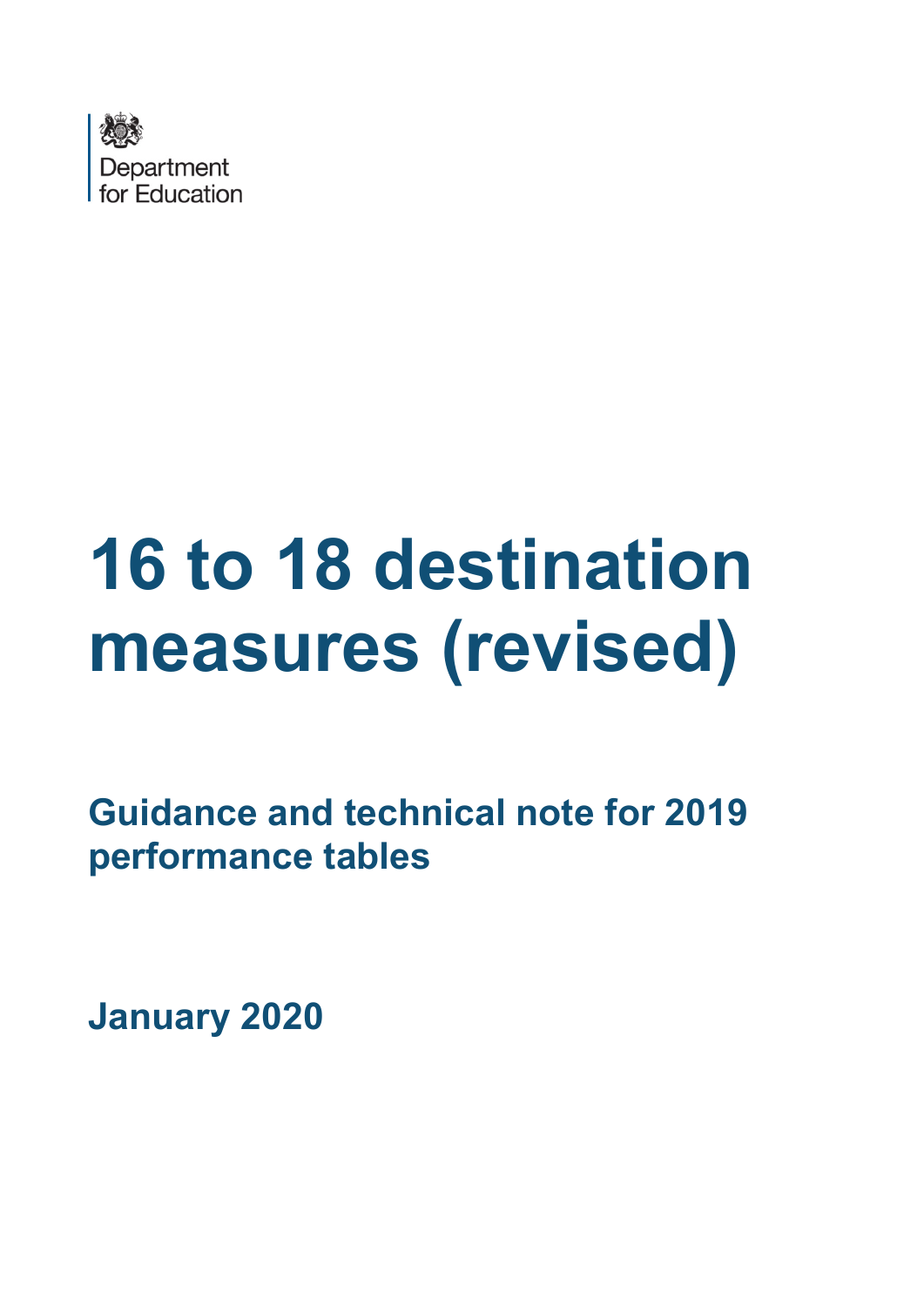# **Contents**

| Summary                                                                                        | 4              |
|------------------------------------------------------------------------------------------------|----------------|
| About this guidance                                                                            | $\overline{4}$ |
| <b>Expiry date</b>                                                                             | $\overline{4}$ |
| Main points                                                                                    | 4              |
| <b>Background information</b>                                                                  | 5              |
| What are destination measures?                                                                 | 5              |
| Why we publish destination measures                                                            | 5              |
| Changes to destination measures                                                                | 5              |
| Understanding destination measures                                                             | 6              |
| Publication                                                                                    | 6              |
| Data sources                                                                                   | 6              |
| Student destinations after 16 to 18 (2017 leavers)                                             | $\overline{7}$ |
| Cohort                                                                                         | 7              |
| Institution types                                                                              | 7              |
| Schools and colleges with destinations reported                                                | 7              |
| Information included in the tables                                                             | 8              |
| Total number of students included in destination measures (cohort)                             | 8              |
| Students staying in education or employment for at least two terms after 16 to 18<br>study     | 8              |
| Students staying in education for at least two terms after 16 to 18 study                      | 8              |
| Apprenticeships                                                                                | 8              |
| Students staying in employment for at least two terms after 16 to 18 study                     | 9              |
| Students not staying in education or employment for at least two terms after 16 to 18<br>study | 9              |
| Destination unknown                                                                            | 9              |
| Progression to higher education or training (2015-16 cohort)                                   | 10             |
| Cohort                                                                                         | 10             |
| Institution types                                                                              | 10             |
| Progression scores and bands                                                                   | 10             |
| Information included in the tables                                                             | 11             |
| <b>Progression Score</b>                                                                       | 11             |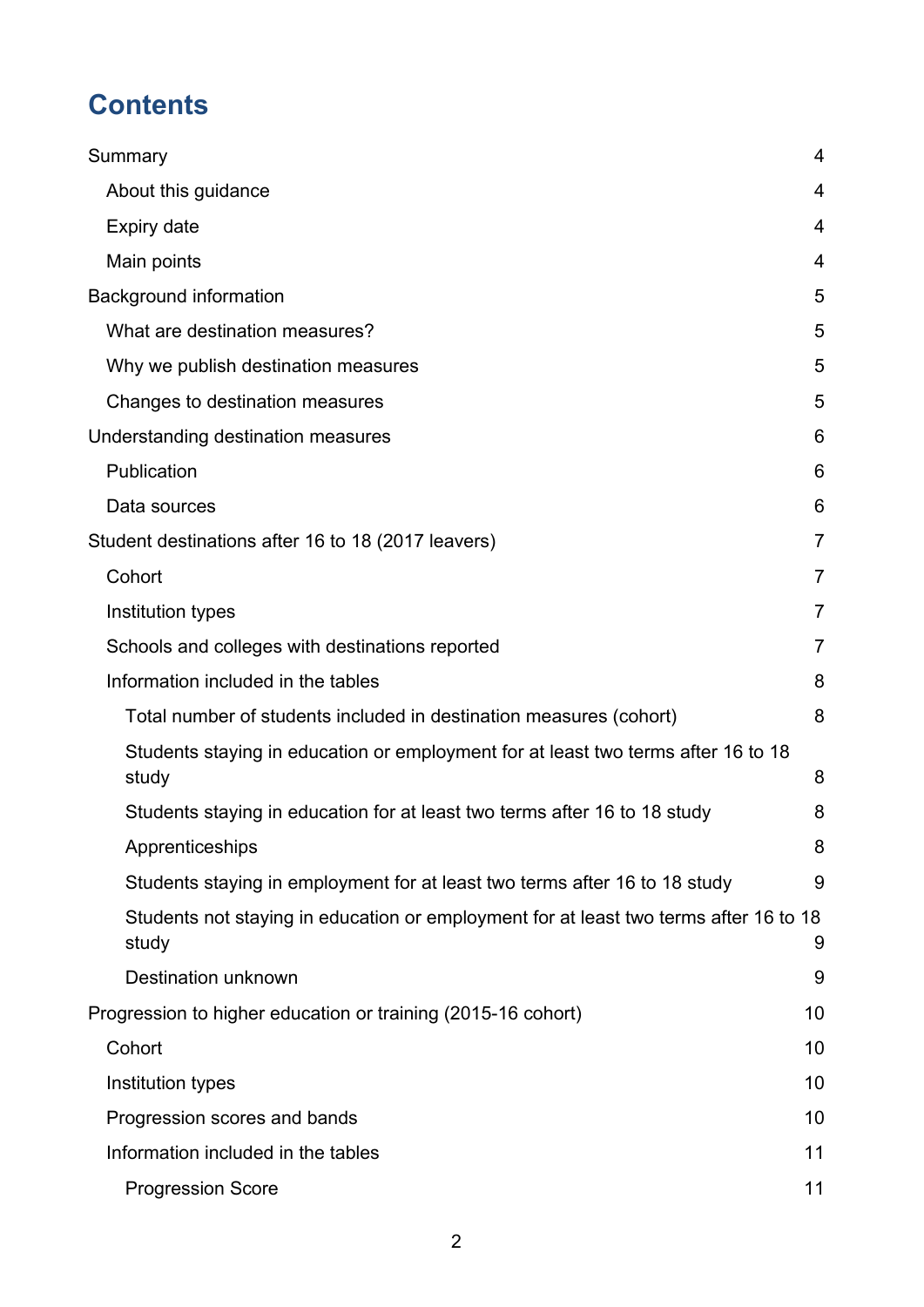| Total number of students                                          | 11 |
|-------------------------------------------------------------------|----|
| Students progressing to higher education or training              | 11 |
| Higher apprenticeships                                            | 11 |
| Degrees                                                           | 11 |
| of which top third higher education institutions                  | 11 |
| of which Russell group institutions                               | 12 |
| of which Oxford or Cambridge                                      | 12 |
| Other study at level 4 or 5                                       | 12 |
| Students that took academic and applied general qualifications    | 12 |
| Students that took technical qualifications                       | 12 |
| Students taking qualifications not included in performance tables | 12 |
| Suppression of destination data                                   | 13 |
| Feedback and further information                                  | 13 |
| Destination measures publications                                 |    |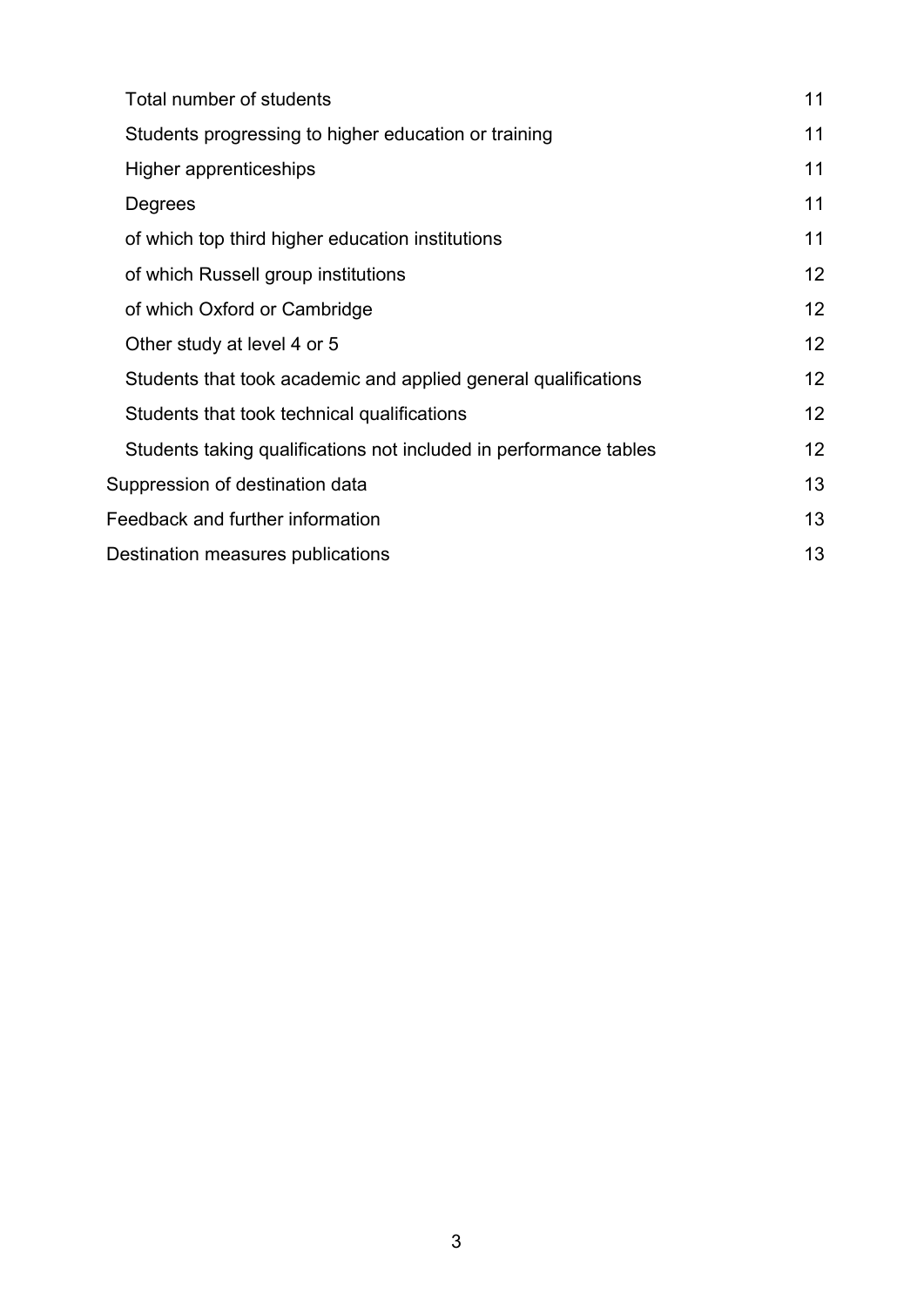## <span id="page-3-0"></span>**Summary**

## <span id="page-3-1"></span>**About this guidance**

This is to assist in understanding the 16 to 18 destination measures data published in the 2019 school and college performance tables.

## <span id="page-3-2"></span>**Expiry date**

This guidance will be updated in January 2021 when the revised 2020 performance tables are published.

## <span id="page-3-3"></span>**Main points**

This guidance explains

- the purpose of destination measures
- where data is sourced
- how the measures are calculated
- which schools and colleges have destinations reported
- the categories of destinations reported
- additional technical details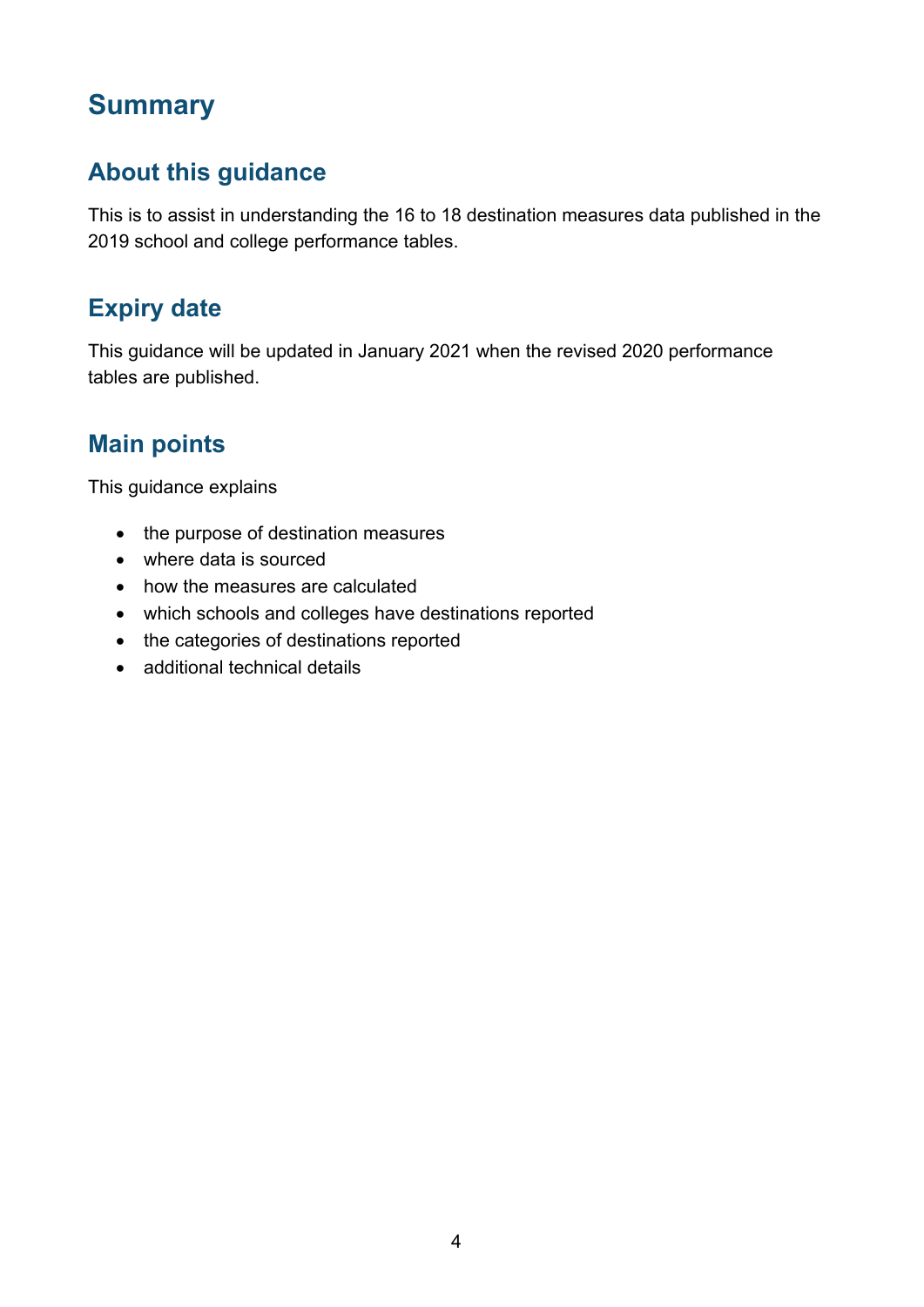## <span id="page-4-0"></span>**Background information**

## <span id="page-4-1"></span>**What are destination measures?**

Destination measures are a headline accountability measure and show the percentage of students continuing to a sustained education, apprenticeship or employment destination in the year after they reached the end of 16 to 18 study. Additional data shows whether pupils were in education, apprenticeships or employment, did not stay in education or employment for at least two terms, or whether activity was not captured in the data.

In 2019 we introduced a new measure, "Progression to higher education or training", to complement the existing 16 to 18 destinations measure. It reports on students who progress from level 3 study (such as A levels or equivalent) to sustained higher education or training within two years of leaving 16 to 18 study.

## <span id="page-4-2"></span>**Why we publish destination measures**

The destination measures provide clear and comparable information on the success of schools and colleges in helping all their students take qualifications that offer them the best opportunity to progress. They will also encourage institutions to make sure their pupils receive the support needed to prepare for and complete the transition on to education, training or employment that offers good long term prospects.

### <span id="page-4-3"></span>**Changes to destination measures**

A new measure now complements the existing 16 to 18 destinations measure. It shows the proportion of level 3 students who progressed to sustained higher education or training (such as degrees, higher or degree-level apprenticeships, and further study at levels 4 and 5) within two years of completing 16 to 18 study. A value-added score compares the outcomes of the institution's level 3 cohort with the outcomes of similar students nationwide, i.e. those with similar prior attainment at GCSE and studying the same qualification types.

The standard 16 to 18 measure now shows a wider group of students than in previous years. Where previously the measure only included students of approved level 3 qualifications, we have extended it to include students studying qualifications at level 3, level 2, level 1, entry level and other qualifications. The 16 to 18 cohort has also been expanded to include those students that were not attending their institution in the year in which they reached the end of 16 to 18 study. To determine the destinations of these students we consider their activity in the year following their most recent attendance at the institution, rather than the year following their official 16 to 18 study period.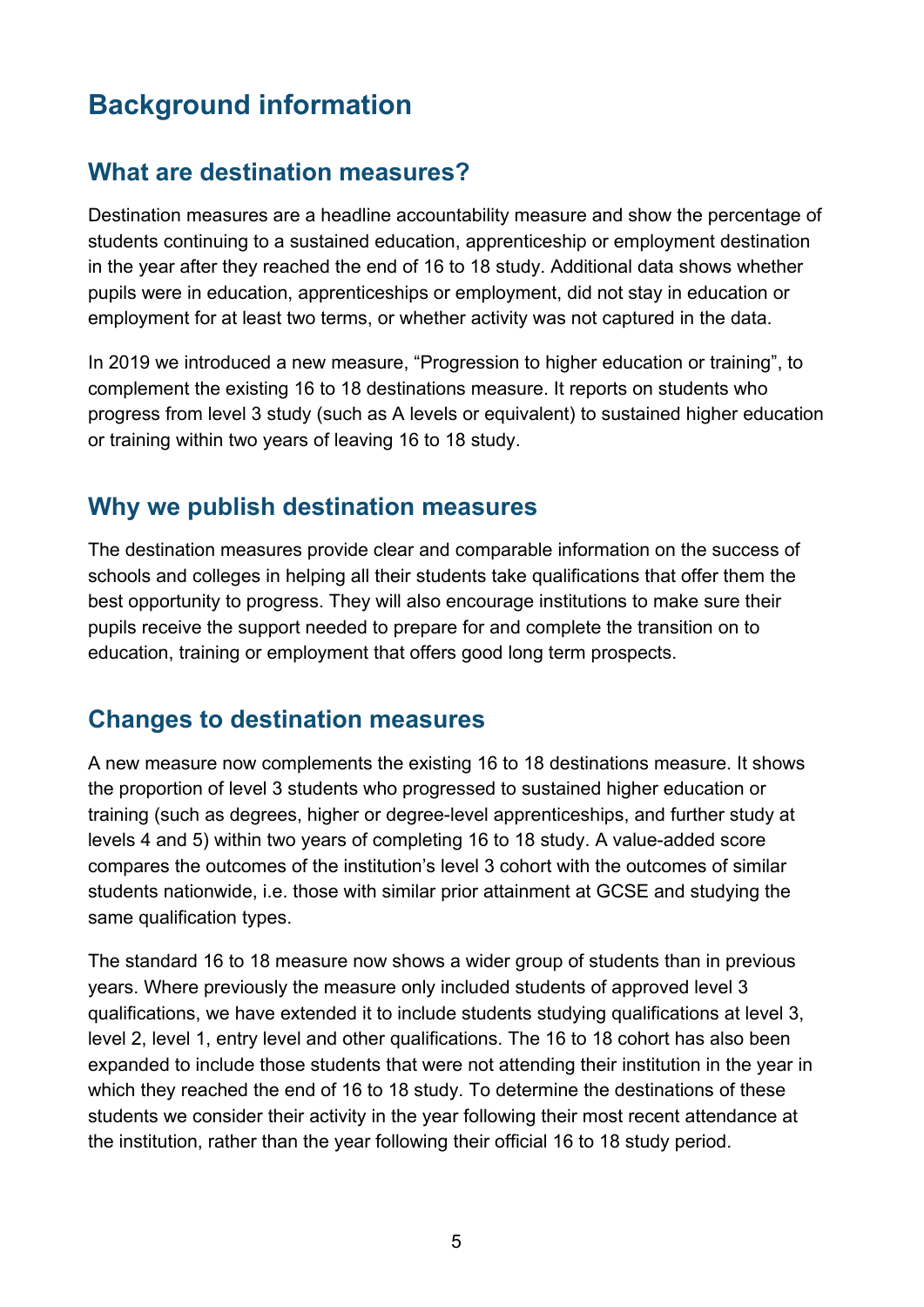## <span id="page-5-0"></span>**Understanding destination measures**

## <span id="page-5-1"></span>**Publication**

The 16 to 18 student destination measures were published on the performance tables [website](https://www.gov.uk/school-performance-tables) on 23 January 2020 as revised data. Provisional 16 to 18 data was not previously published on the school and college performance tables. Provisional data was published in October 2019 as part of a separate statistical publication on the gov.uk [website.](https://www.gov.uk/government/statistics/destinations-of-ks4-and-16-to-18-ks5-students-2018)

## <span id="page-5-2"></span>**Data sources**

Data from the national pupil database (NPD) are used to calculate education destinations. The national pupil database links pupil and student characteristics (e.g. age, gender, and ethnicity) to school and college learning aims and attainment information for children in schools in England.

Five administrative data sources used in compiling the national pupil database have been used to determine pupils' education destinations:

- individualised learner record (ILR) covering English further education providers and specialist post-16 institutions
- school census covering English schools
- awarding body data
- alternative provision census
- Higher Education Statistics Authority (HESA) data covering UK universities and other higher education institutions (including alternative providers)

Employment data and out-of-work benefit data have been linked to the national pupil database to form the longitudinal education outcomes (LEO) dataset. LEO data is used to calculate employment destinations.

Two administrative datasets are used as follows

- employment data from Her Majesty's Revenue and Customs (HMRC)
- out-of-work benefit data from the Department for Work and Pensions (DWP)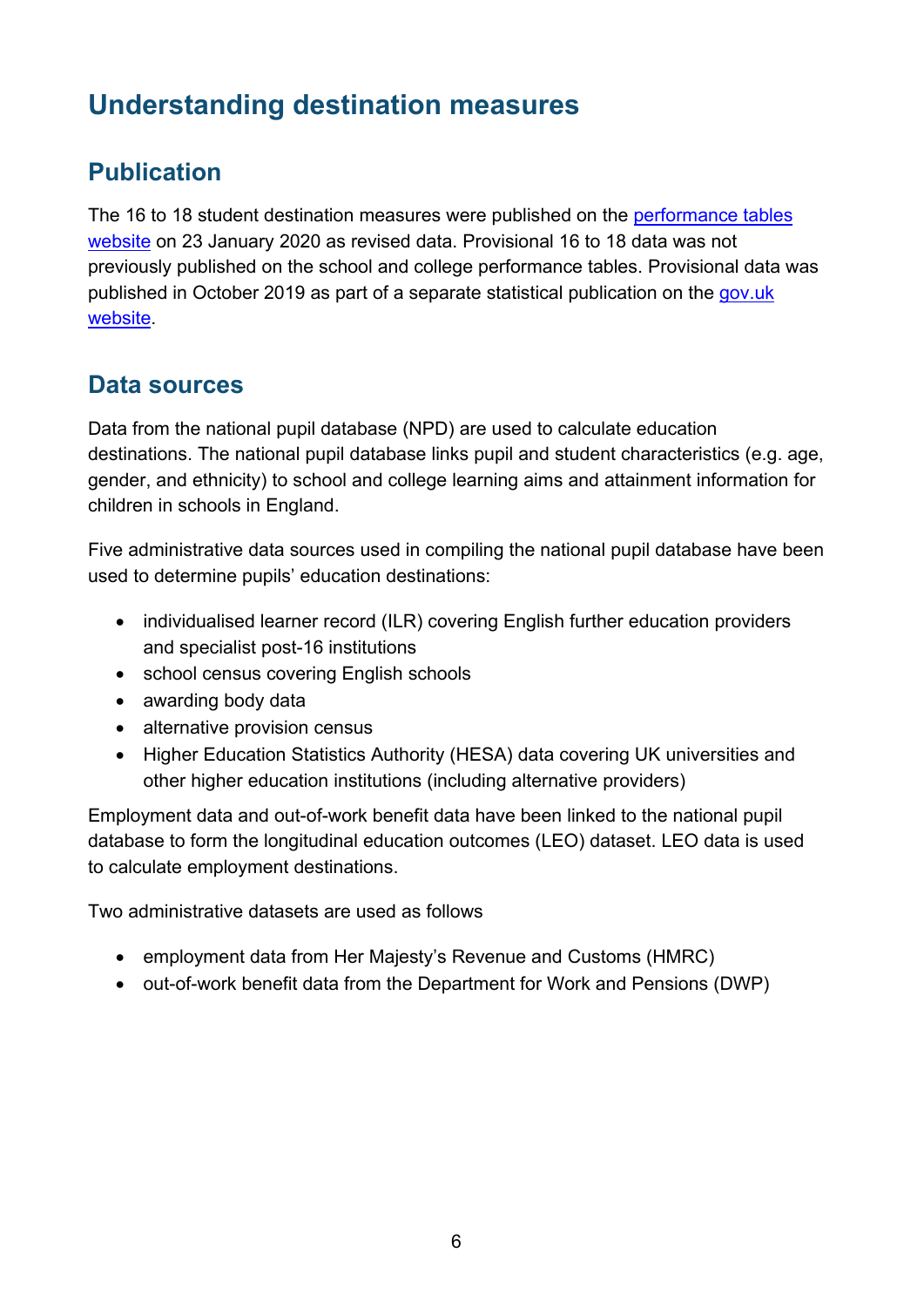## <span id="page-6-0"></span>**Student destinations after 16 to 18 (2017 leavers)**

## <span id="page-6-1"></span>**Cohort**

The 16 to 18 cohort consists of students who were aged 16, 17 or 18, had entered level 3, level 2, level 1, entry level or other qualifications, and were considered to have reached the end of 16 to 18 study in the 2016-17 academic year.

The 2016-17 cohort reported for an institution in the destination measures in 2020 generally includes the same pupils who were reported against that school or college for attainment and progress measures in the published 2017 performance tables for 16 to 18 phase of study.

## <span id="page-6-2"></span>**Institution types**

Destinations are reported for students completing 16 to 18 study at state-funded mainstream schools and colleges. The national and local authority totals in the performance tables website include state-funded mainstream schools and colleges only. Destinations are not reported in the performance tables for independent schools or special schools (including maintained, non-maintained and independent special schools).

## <span id="page-6-3"></span>**Schools and colleges with destinations reported**

The 2019 performance tables include information on schools which were open during the 2017-18 academic year and which had pupils at the end of 16 to 18 study in this academic year.

Because destinations measures are calculated for students who reached the end of 16 to 18 study at the school or college up to two years previously (2016-17) not all providers with attainment results have destination measures reported.

The reference date for open schools is at the start of each academic year, so changes to school and college types, openings and closures between 12 September 2016 and 12 September 2018 affect reporting.

#### **Schools and colleges that have both 2019 attainment results and destinations include:**

- providers which have **remained open** throughout the period and have not undergone any changes to school type
- providers which have become a **converter** academy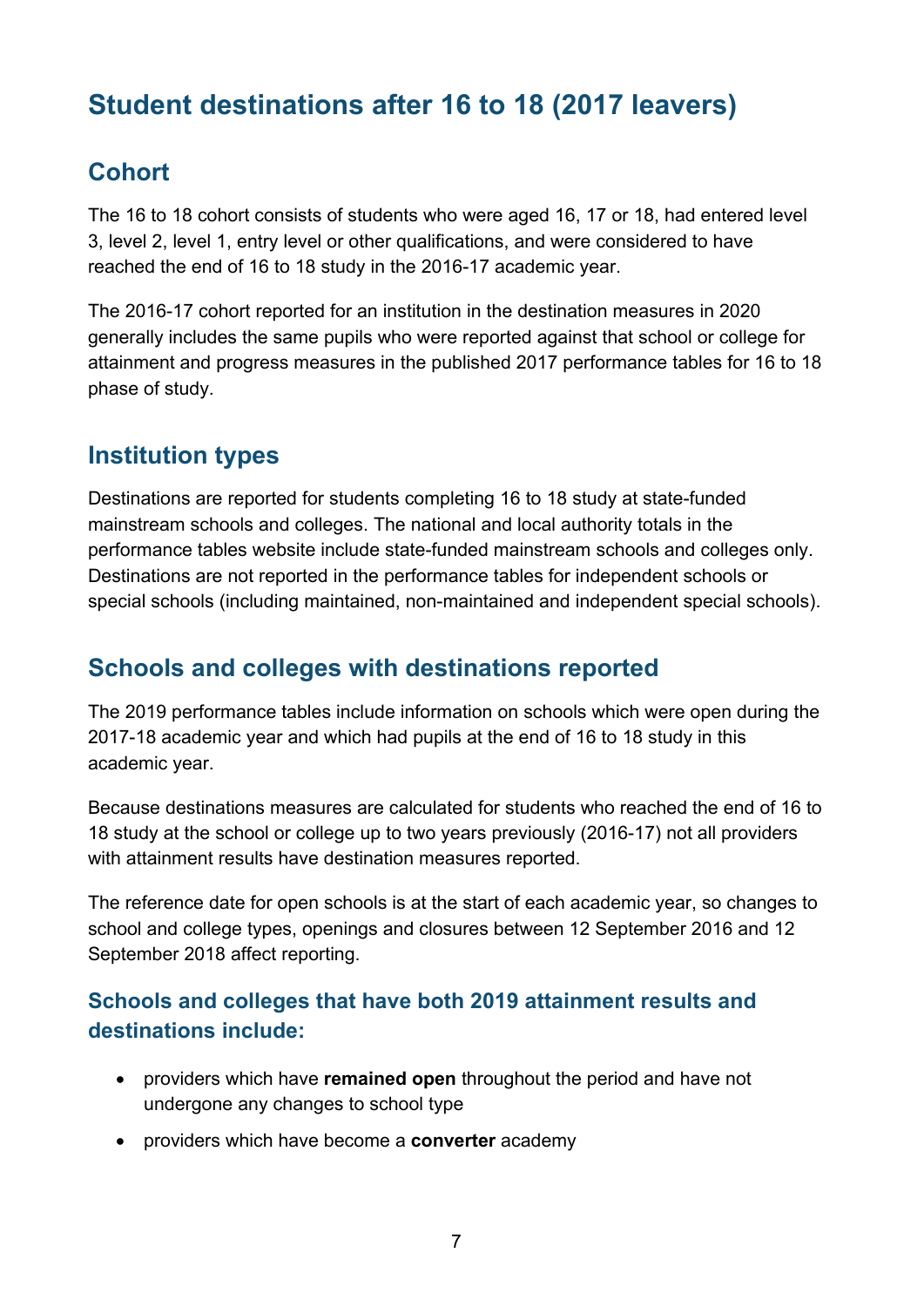• providers which have undergone a **merger** (one continuing provider 'absorbs' another)

#### **Schools and colleges which have 2019 attainment results but no destinations reported include:**

- providers which have **opened** (as entirely new schools or colleges)
- providers which have become a **sponsored** academy
- providers which have formed from an **amalgamation** (two or more providers come together to form a 'new' provider)
- providers which **did not have students completing 16 to 18 study** in 2016-17 (this may include schools or colleges which were new in 2016-17)

## <span id="page-7-0"></span>**Information included in the tables**

#### <span id="page-7-1"></span>**Total number of students included in destination measures (cohort)**

This is the total number of students in the 2016-17 [cohort.](#page-6-0) The measure is calculated as a percentage of this base group.

#### <span id="page-7-2"></span>**Students staying in education or employment for at least two terms after 16 to 18 study**

Students who either stayed in education or went into employment from October to March the following year, or stayed in an apprenticeship for at least 6 months.

#### <span id="page-7-3"></span>**Students staying in education for at least two terms after 16 to 18 study**

Students finishing 16 to 18 study who stayed in education from October to March the following year, including at UK universities, and further education colleges and other settings in England.

### <span id="page-7-4"></span>**Apprenticeships**

Students who started an apprenticeship at any point in the year and continued it for at least 6 months. From October 2018, apprenticeship destinations are reported separately from education and employment.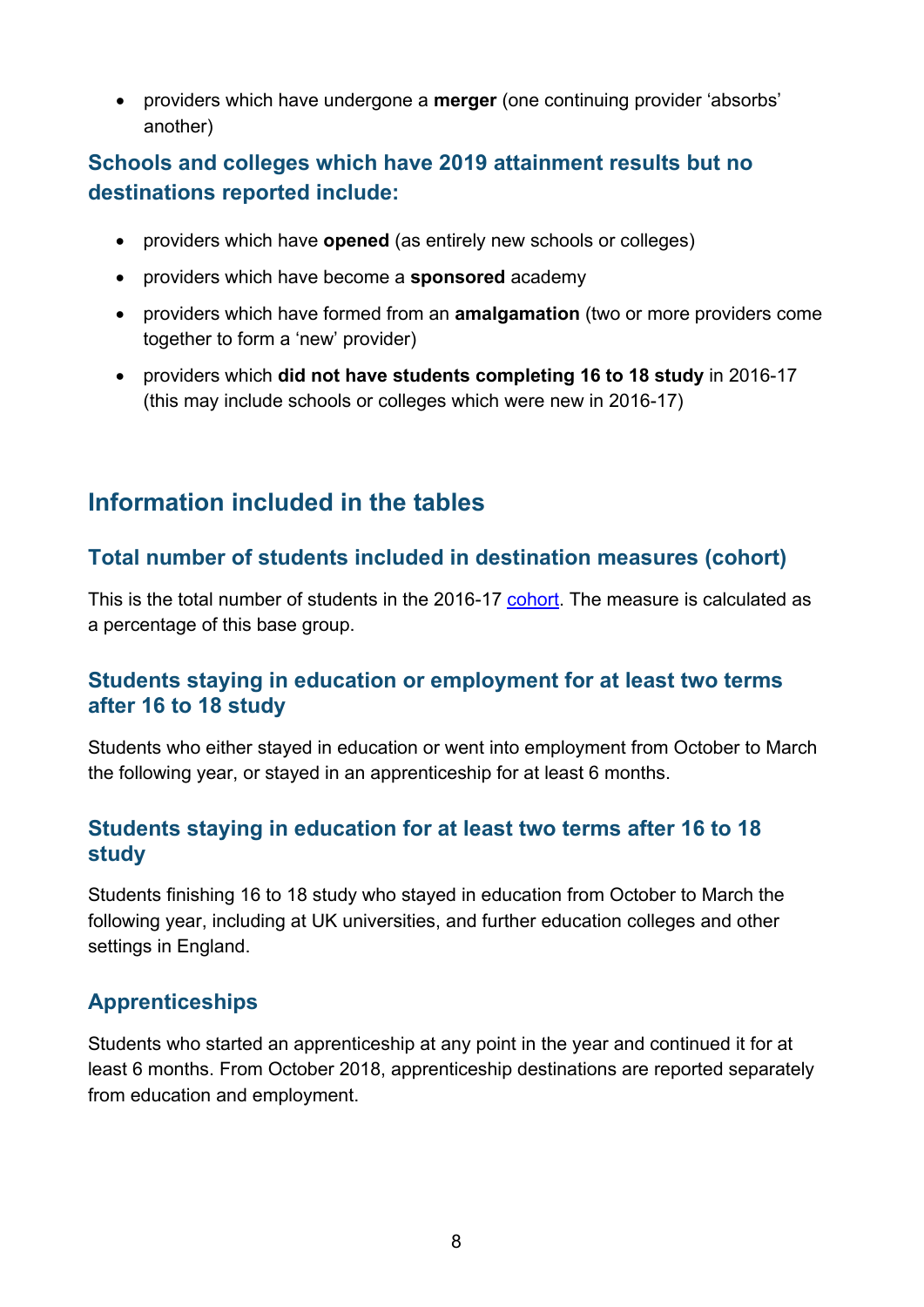#### <span id="page-8-0"></span>**Students staying in employment for at least two terms after 16 to 18 study**

Students finishing 16 to 18 study who were in employment in the UK from October to March the following year.

To count as a sustained destination a student must be recorded as in employment in 5 out of the 6 months between October and March. A one month pause is permitted to allow for those students taking separate periods of temporary employment. Should the one month pause occur in March then the student is required to be in employment in April for the destination to be counted as sustained.

Students who have sustained participation in education throughout the period are reported as being in a sustained education destination and not in employment, even if they were in employment alongside their study.

This category also includes pupils who have been identified as being self-employed because they completed a self-assessed tax return in the destination year (covering the financial year). This is provided that they did not claim benefits for more than one month in the period from October to March.

#### <span id="page-8-1"></span>**Students not staying in education or employment for at least two terms after 16 to 18 study**

Students may have been enrolled on a course or in employment for part of this time, but not sustained this activity, or have claimed out-of-work benefits in the year.

#### <span id="page-8-2"></span>**Destination unknown**

Students finishing 16 to 18 study who had no participation in education or employment found from October to March the following year. Possible reasons for this could be that the young person was:

- not in education, employment or training
- living, working or studying overseas
- attending a Scottish, Welsh or Northern Irish school or further education provider
- undertaking activity other than paid employment or study in the UK
- not successfully matched to a record in our data sources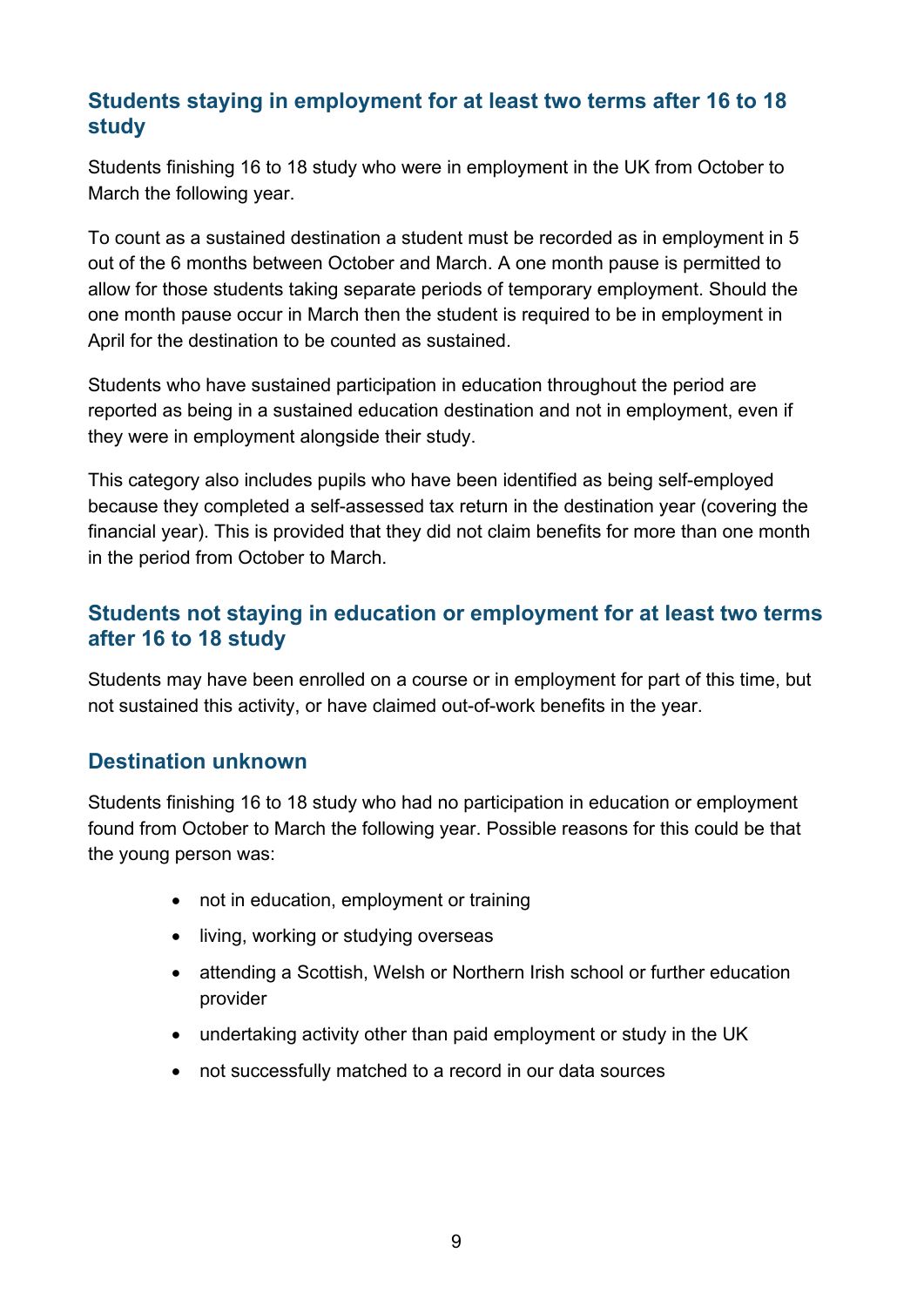## <span id="page-9-0"></span>**Progression to higher education or training (2015-16 cohort)**

## <span id="page-9-1"></span>**Cohort**

The progression measure cohort consists of students who were primarily studying level 3 qualifications (such as A levels, technical levels, applied general qualifications or other) and were considered to have reached the end of 16 to 18 study in the 2015-16 academic year. This is a year behind the standard 16 to 18 destinations measure in order to include the destinations of students that take a gap year or similar before starting further study.

## <span id="page-9-2"></span>**Institution types**

Destinations are reported for students completing 16 to 18 study at state-funded mainstream schools and colleges. Only students at state-funded mainstream schools and colleges are included in the cohort for determining the value-added progression scores.

Because destinations are determined for pupils who reached the end of 16 to 18 study at the school or college up to three years previously (2015-16) not all providers with attainment results have destination measures reported.

The reference date for open schools is at the start of each academic year, so changes to school and college types, openings and closures between 12 September 2015 and 12 September 2018 affect reporting.

## <span id="page-9-3"></span>**Progression scores and bands**

A student is considered to have progressed to a sustained higher education or training destination if they complete a minimum of six consecutive months of activity at level 4 or higher within the two years following their last attendance at a 16 to 18 institution. Degree, higher-level apprenticeship and further study at levels 4 or 5 destinations are all treated equally.

A progression score is calculated for each student by subtracting the national-average rate of progression of students with similar prior attainment and qualification types from that student's outcome (a 1 if they progress to higher education or training, a 0 otherwise). For example, an A level student in the 9th decile of prior attainment at GCSE might have an 85% probability of progressing to higher education or training according to the national average. If that student does progress then they score  $1 - 0.85 = +0.15$ . If they do not progress then they score  $0 - 0.85 = -0.85$ . These individual scores are then aggregated for the school or college and the result multiplied by 100 to convert it into percentage points. Thus a progression score of +12 represents a 12 percentage point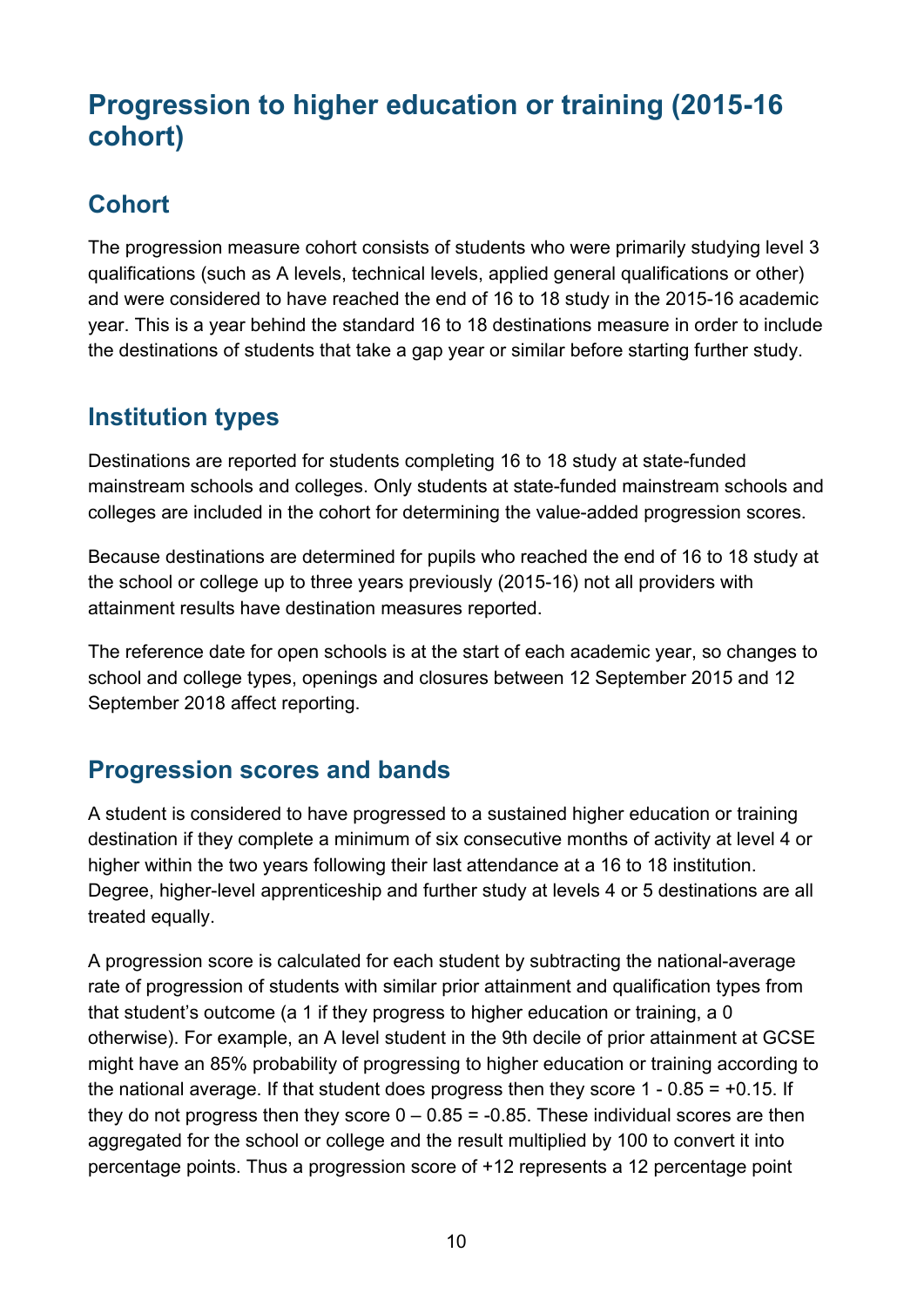increase on progression to higher education or training when compared to the national average for that school or college's intake of students.

To put these scores into context, each school/college is awarded a band (Well above average, above average, average, below average or well below average) that takes into account the score and the confidence intervals around it.

## <span id="page-10-0"></span>**Information included in the tables**

#### <span id="page-10-1"></span>**Progression Score**

This score tells you the proportion of students from this school or college that go on to degrees, higher apprenticeships or other study at level 4 or above after leaving advanced level qualifications (level 3), taking prior attainment into account. For example, if a school/college has more students go on to higher education or training than other schools with similar-ability intakes then it will receive a positive progression score. For more details, see the [16 to 18 accountability technical guidance.](https://www.gov.uk/government/publications/16-to-19-accountability-headline-measures-technical-guide)

#### <span id="page-10-2"></span>**Total number of students**

The school or college's total cohort size of students that completed 16 to 18 study in 2015-16 and entered predominantly level 3 qualifications

#### <span id="page-10-3"></span>**Students progressing to higher education or training**

The proportion of 16-18 students that progressed to degrees, higher apprenticeships or other study at level 4 or above for at least 6 consecutive months in the 2 years after taking advanced level qualifications (level 3) at this school or college.

#### <span id="page-10-4"></span>**Higher apprenticeships**

A higher apprenticeship is at level 4 or higher and a vocational equivalent to a foundation, bachelor's or post-graduate degree.

#### <span id="page-10-5"></span>**Degrees**

Degree destinations include any study at level 6 or higher such as bachelor degrees, graduate diplomas, and post-graduate degrees.

#### <span id="page-10-6"></span> **of which top third higher education institutions**

The top third higher education institutions when ranked by average UCAS tariff score of entrants across their best 3 A levels.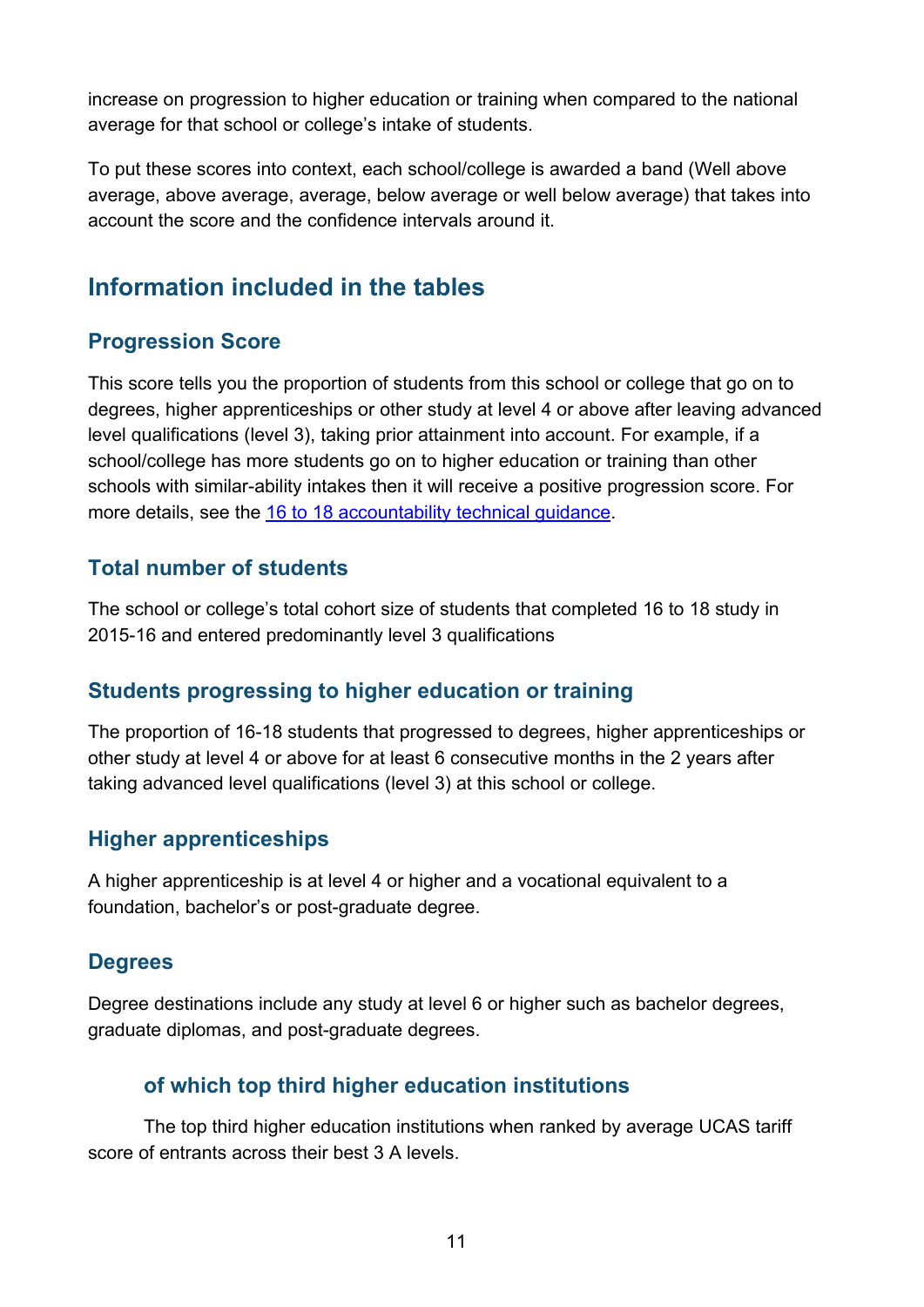#### <span id="page-11-0"></span> **of which Russell group institutions**

The Russell Group are 24 research intensive universities, which are all included in the top third by UCAS, tariff score. They include Oxford and Cambridge universities.

#### <span id="page-11-1"></span> **of which Oxford or Cambridge**

Oxford and Cambridge universities.

#### <span id="page-11-2"></span>**Other study at level 4 or 5**

Other study at level 4 or 5 destinations include those students studying qualifications such as foundation degrees, Higher National Certificates (HNCs) and Higher National Diplomas (HNDs).

#### <span id="page-11-3"></span>**Students that took academic and applied general qualifications**

These students predominantly studied applied general qualifications or academic qualifications such as A levels at this school or college. This table shows their rate of progression from these qualifications to any higher education or training after 16-18 (level 3) study.

#### <span id="page-11-4"></span>**Students that took technical qualifications**

These students predominantly studied technical qualifications such as level 3 diplomas and advanced technical certificates, equivalent to A levels, at this school or college. This table shows their rate of progression from these qualifications to any higher education or training after 16-18 (level 3) study.

#### <span id="page-11-5"></span>**Students taking qualifications not included in performance tables**

These students studied qualifications that are similar in level to A levels and equivalent technical qualifications, but do not meet the criteria for being included in other 16-18 performance measures. See the 16 to 18 accountability technical guidance opens in a new window and the list of qualifications that count in performance tables opens in a new window for more information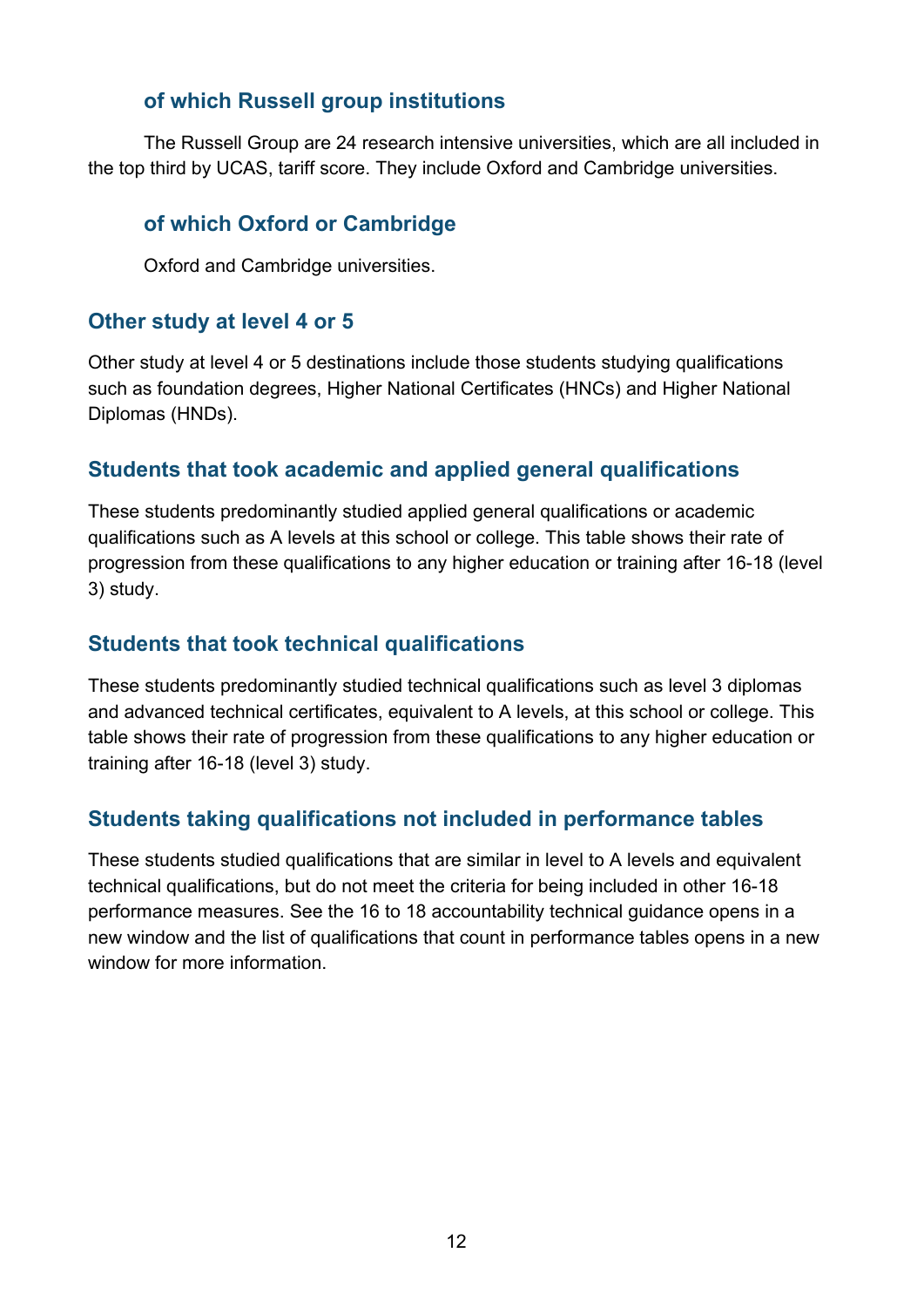## <span id="page-12-0"></span>**Suppression of destination data**

The Code of Practice for Statistics requires us to take reasonable steps to ensure that our published or disseminated statistics protect confidentiality. Where appropriate we apply disclosure control to protect confidentiality.

## <span id="page-12-1"></span>**Feedback and further information**

Questions, feedback and comments on the destination measures can be sent to [destination.measures@education.gov.uk](mailto:destination.measures@education.gov.uk)

## <span id="page-12-2"></span>**Destination measures publications**

Destination measures are published as a separate statistical publication and include additional data including destinations by student characteristics (gender, free school meals eligibility, special educational needs and ethnicity)

• [Destination measures](https://www.gov.uk/government/collections/statistics-destinations)